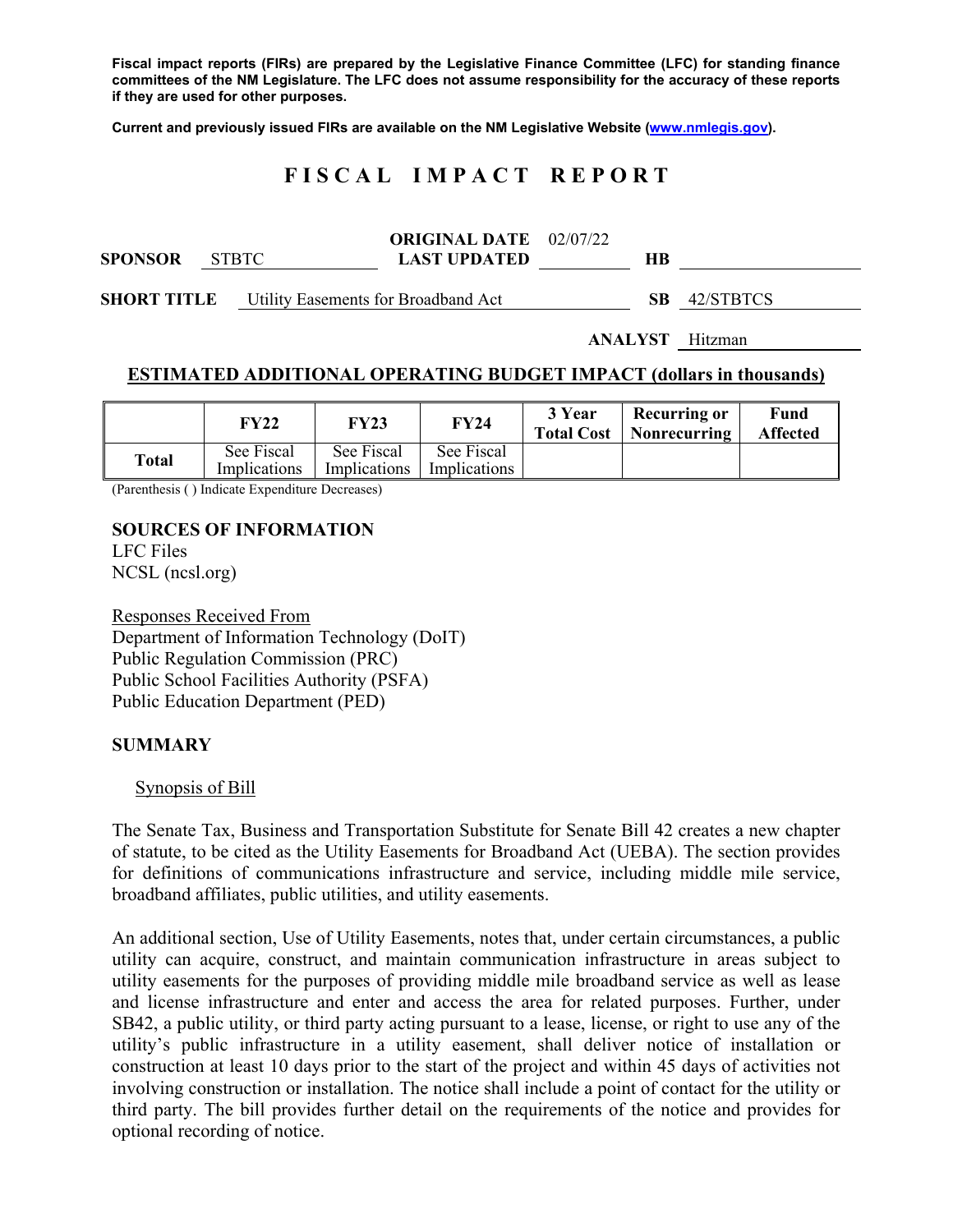#### **Senate Bill 42/STBTCS – Page 2**

The bill further provides that the PRC shall allow a public utility that constructs, removes, or upgrades communications infrastructure to recover its reasonable costs through a tariff rider, in base rates, or both. The bill provides for a time limit on calculation of damages.

The bill defines other provisions regarding utility easements, noting powers of eminent domain and notes that the bill is not intended to obligate restrictions on public utility's ability to undergo contracting nor to obligate a public utility to provide any service to any person.

Lastly, the bill notes that a public utility offering middle mile broadband service shall charge fees and impose reasonable and nondiscriminatory conditions among providers and not discriminate among providers in offering or granting middle mile broadband service. Nothing in the bill shall be interpreted to impair a utility's ability to comply with federal and state requirements regarding safety, security, and reliability of the infrastructure. The effective date of this bill is July 1, 2022.

#### **FISCAL IMPLICATIONS**

The bill does not contain an appropriation. The fiscal impact of the STBTC substitute for SB42 will most likely be realized from the PRC's ratemaking activities and will potentially result in an increase in revenues for the commission if allowed to undergo cost recovery related to broadband infrastructure. However, the commission did not provide an estimate for this potential revenue increase nor an estimate of potential workload changes resulting from the provisions of SB42.

As noted by DoIT, SB42 could improve efficiency of broadband deployment, which can result in additional cost savings. However, these cost savings are difficult to determine given the number of broadband entities, providers, and stakeholders that could benefit from the provisions in SB42.

## **SIGNIFICANT ISSUES**

#### As noted by the PRC:

Rates for such retail utility service are subject to approval of the Commission. The UEBA provides for these same public utilities to develop and own communications infrastructure across utility easements even if such easements do not specifically allow for such infrastructure. Unlike the development of public utility plant, public utility development of communications infrastructure can take place without NMPRC approval. The development of communications infrastructure owned by the public utility appears to be inconsistent with the definition of a public utility in the [Public Utilities Act (PUA)].

Broadband service is not subject to rate regulation by the PRC. However, rates developed under SB42 would support infrastructure developed and owned by the utility that might be necessary to provide broadband service, without requiring utility rate payers to benefit from broadband service made available by that communications infrastructure. Further, the commission notes inconsistencies regarding ratemaking, where SB42 would provide for the PRC to recover reasonable costs from utility rate-payers "through tariff riders or base rates, whose Commissionapproved riders or rates support the provision of electric, gas or water service by the public utility." The commission notes that the ratemaking treatment approach for cost recovery is inconsistent with the definition of a rate in the PUA. Further, the bill "allows for utility ratepayers to provide capital for the development of non-utility infrastructure through Commission-approved riders or rates without a mechanism to compensate utility ratepayers for the provision of such capital."